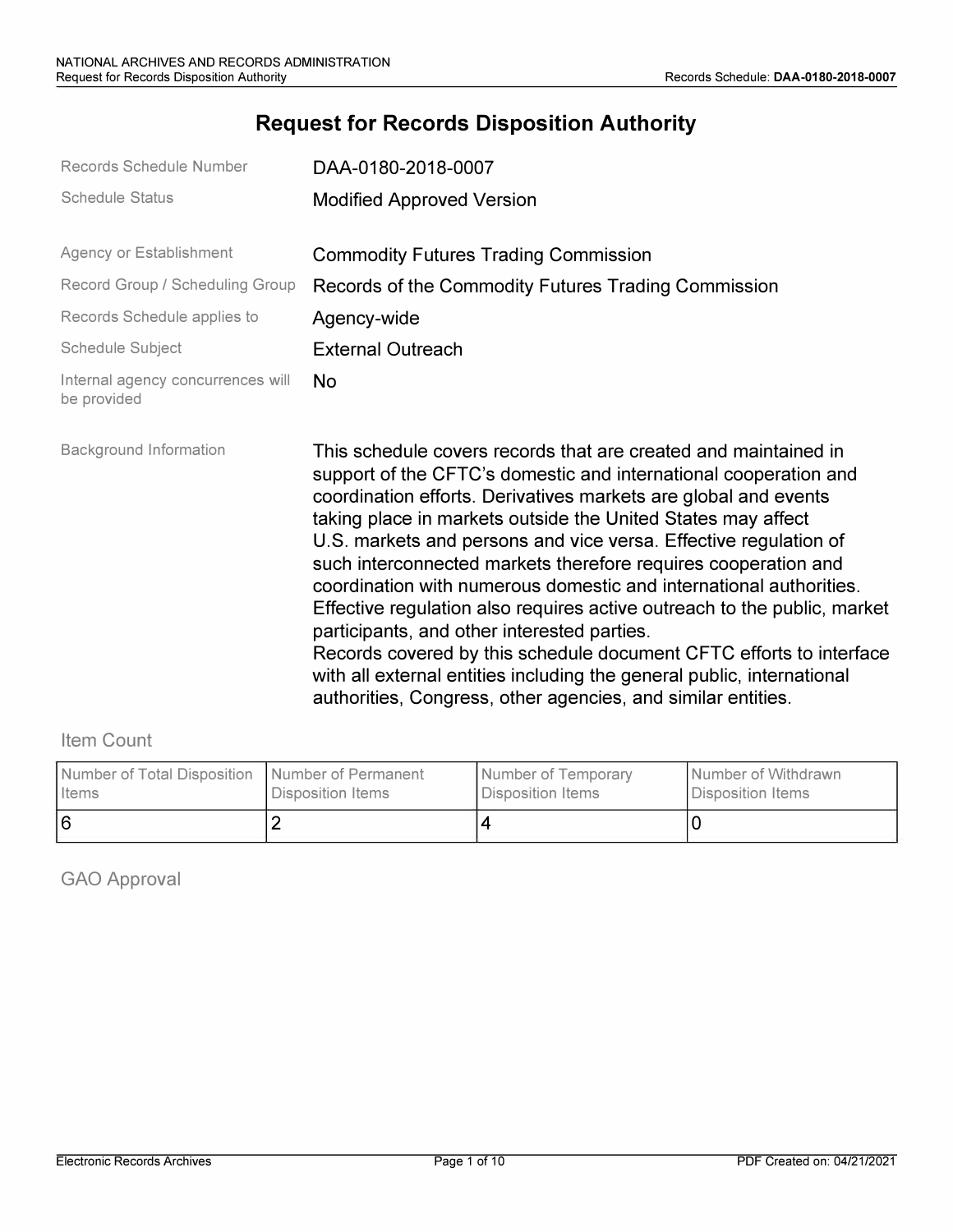# **Outline of Records Schedule Items for DAA-0180-2018-0007**

| Sequence Number |                                                                                                                            |
|-----------------|----------------------------------------------------------------------------------------------------------------------------|
|                 | Inquiries and Responses<br>Disposition Authority Number: DAA-0180-2018-0007-0001                                           |
| $\overline{2}$  | Education, Awareness, and Innovation<br>Disposition Authority Number: DAA-0180-2018-0007-0002                              |
| 3               | Agreements, Information Sharing Arrangements, or Related Controls<br>Disposition Authority Number: DAA-0180-2018-0007-0003 |
| 4               | International Coordination<br>Disposition Authority Number: DAA-0180-2018-0007-0004                                        |
| 5               | International Policy and Official Foreign Government Coordination<br>Disposition Authority Number: DAA-0180-2018-0007-0005 |
| 6               | <b>Official Public Statements and Releases</b><br>Disposition Authority Number: DAA-0180-2018-0007-0006                    |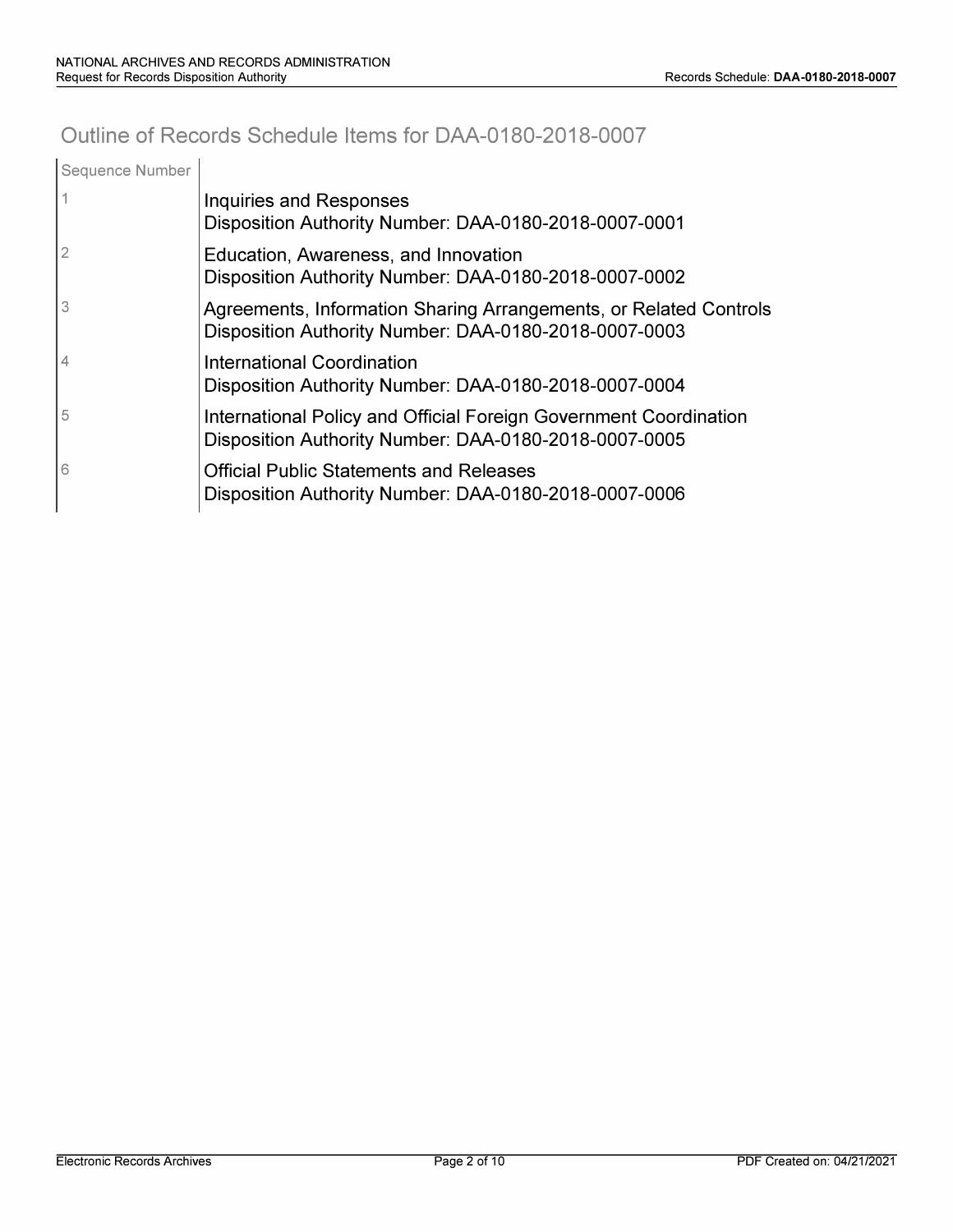## **Records Schedule Items**

| Sequence Number |                                                                                                                                                                                                                                                                                                                                                                                                                                                                                                                                                                                                                                                                                                                                                                                                                                                                                                                                                                                                                                                                                                                                                                                                                   |                                                                                                                                                                    |  |  |
|-----------------|-------------------------------------------------------------------------------------------------------------------------------------------------------------------------------------------------------------------------------------------------------------------------------------------------------------------------------------------------------------------------------------------------------------------------------------------------------------------------------------------------------------------------------------------------------------------------------------------------------------------------------------------------------------------------------------------------------------------------------------------------------------------------------------------------------------------------------------------------------------------------------------------------------------------------------------------------------------------------------------------------------------------------------------------------------------------------------------------------------------------------------------------------------------------------------------------------------------------|--------------------------------------------------------------------------------------------------------------------------------------------------------------------|--|--|
| 1               | Inquiries and Responses                                                                                                                                                                                                                                                                                                                                                                                                                                                                                                                                                                                                                                                                                                                                                                                                                                                                                                                                                                                                                                                                                                                                                                                           |                                                                                                                                                                    |  |  |
|                 | <b>Disposition Authority Number</b>                                                                                                                                                                                                                                                                                                                                                                                                                                                                                                                                                                                                                                                                                                                                                                                                                                                                                                                                                                                                                                                                                                                                                                               | DAA-0180-2018-0007-0001                                                                                                                                            |  |  |
|                 | This record series documents routine inquiries, comments, and responses to<br>external entities such as routine Congressional and interagency correspondence<br>and transmittal of information to relevant members of Congress or other agencies;<br>public questions and comments received, and the formal responses given, such as<br>those regarding general information on CFTC programs, processes, and activities;<br>requests and responses that deal with CFTC mission areas and require some<br>research and development; recommendations, comments, and feedback on<br>regulations and requirements for regulated entities, where the request was not<br>submitted through the formal rulemaking public comment process; complaints<br>or allegations which are not considered significant, do not relate to a specific<br>action or activity, or are referred to other constituents for disposition; biographical<br>information on nominees for presidential appointees and Senate-confirmed<br>(PAS) appointees to positions in the CFTC and background information received<br>on the nomination and confirmation process; and related indexes or tracking<br>documentation to support this series. |                                                                                                                                                                    |  |  |
|                 | <b>Final Disposition</b>                                                                                                                                                                                                                                                                                                                                                                                                                                                                                                                                                                                                                                                                                                                                                                                                                                                                                                                                                                                                                                                                                                                                                                                          | Temporary                                                                                                                                                          |  |  |
|                 | Item Status                                                                                                                                                                                                                                                                                                                                                                                                                                                                                                                                                                                                                                                                                                                                                                                                                                                                                                                                                                                                                                                                                                                                                                                                       | Active                                                                                                                                                             |  |  |
|                 | Is this item media neutral?                                                                                                                                                                                                                                                                                                                                                                                                                                                                                                                                                                                                                                                                                                                                                                                                                                                                                                                                                                                                                                                                                                                                                                                       | Yes                                                                                                                                                                |  |  |
|                 | Do any of the records covered<br>by this item currently exist in<br>electronic format(s) other than e-<br>mail and word processing?                                                                                                                                                                                                                                                                                                                                                                                                                                                                                                                                                                                                                                                                                                                                                                                                                                                                                                                                                                                                                                                                               | <b>No</b>                                                                                                                                                          |  |  |
|                 | <b>GRS or Superseded Authority</b><br>Citation                                                                                                                                                                                                                                                                                                                                                                                                                                                                                                                                                                                                                                                                                                                                                                                                                                                                                                                                                                                                                                                                                                                                                                    | N1-180-00-001 / 400<br>DAA-0180-2016-0003-0004 In Part, all except<br>"support files providing general information that may<br>prove useful to OIG investigations" |  |  |
|                 | <b>Disposition Instruction</b>                                                                                                                                                                                                                                                                                                                                                                                                                                                                                                                                                                                                                                                                                                                                                                                                                                                                                                                                                                                                                                                                                                                                                                                    |                                                                                                                                                                    |  |  |
|                 | <b>Cutoff Instruction</b>                                                                                                                                                                                                                                                                                                                                                                                                                                                                                                                                                                                                                                                                                                                                                                                                                                                                                                                                                                                                                                                                                                                                                                                         | Cut-off at the end of the calendar year.                                                                                                                           |  |  |
|                 | <b>Retention Period</b>                                                                                                                                                                                                                                                                                                                                                                                                                                                                                                                                                                                                                                                                                                                                                                                                                                                                                                                                                                                                                                                                                                                                                                                           | Destroy 6 year(s) after cut-off.                                                                                                                                   |  |  |
|                 | <b>Additional Information</b>                                                                                                                                                                                                                                                                                                                                                                                                                                                                                                                                                                                                                                                                                                                                                                                                                                                                                                                                                                                                                                                                                                                                                                                     |                                                                                                                                                                    |  |  |
|                 | <b>GAO Approval</b>                                                                                                                                                                                                                                                                                                                                                                                                                                                                                                                                                                                                                                                                                                                                                                                                                                                                                                                                                                                                                                                                                                                                                                                               | <b>Not Required</b>                                                                                                                                                |  |  |
| $\overline{2}$  | Education, Awareness, and Innovation                                                                                                                                                                                                                                                                                                                                                                                                                                                                                                                                                                                                                                                                                                                                                                                                                                                                                                                                                                                                                                                                                                                                                                              |                                                                                                                                                                    |  |  |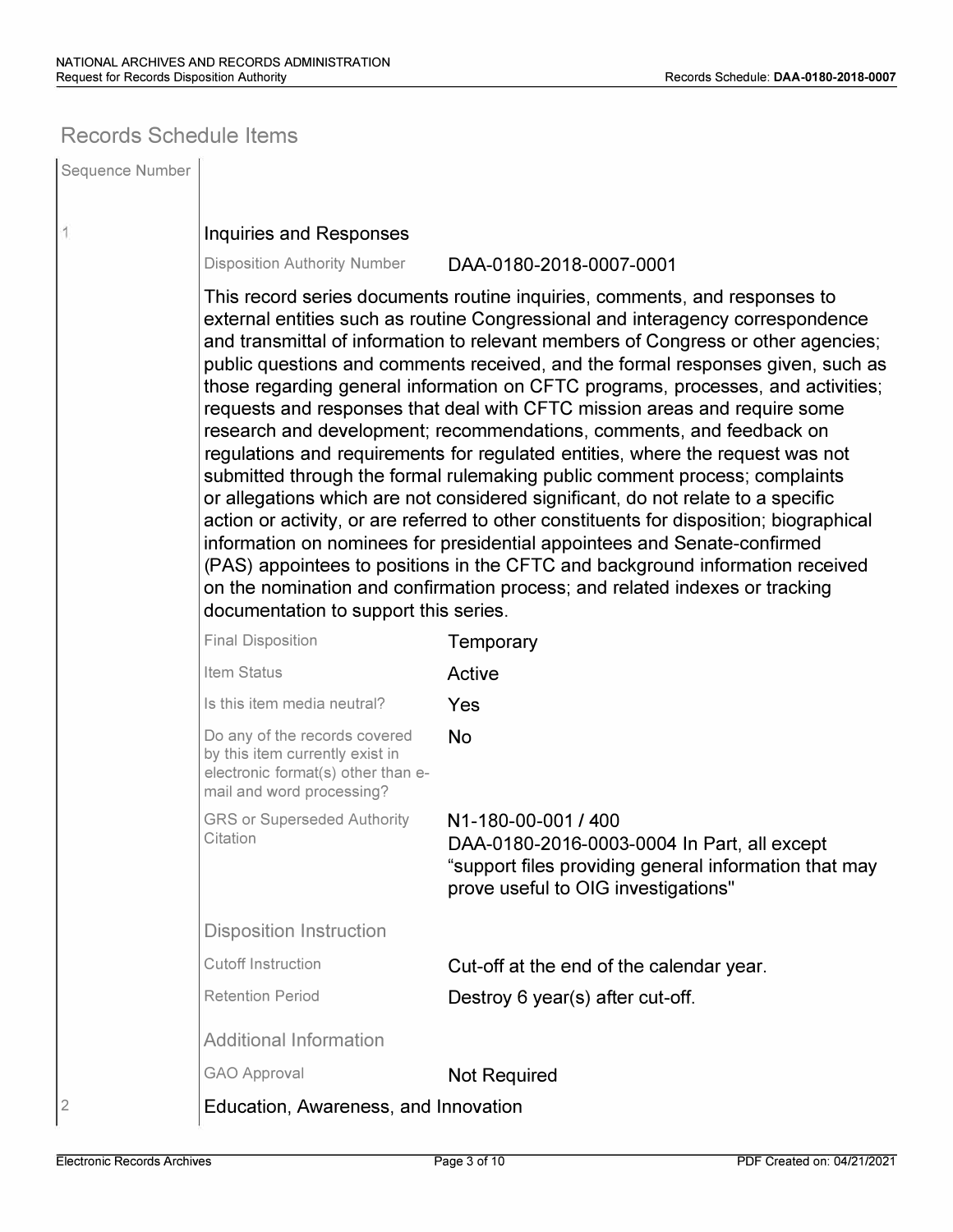#### Disposition Authority Number DAA-0180-2018-0007-0002

These records document the activities, guidance, and recommendations to raise awareness and educate external entities about CFTC actions, the derivatives markets, fraud awareness, and related topics such as records created in the process of providing education, training, outreach, research, and assistance to external entities; records that document CFTC events activities, projects, guidance, and outreach which promote the competition, advancement and innovation of financial and regulatory technologies to ensure market innovation; and agendas, speeches, minutes and other records documenting professional and educational meetings or conferences in which CFTC participates or hosts such as public round tables, internal and external colloquia, brown bags, discussions, and economic and financial research seminars. Final Disposition **Temporary** Item Status **Active** Is this item media neutral? Yes Do any of the records covered  $N_0$ by this item currently exist in electronic format(s) other than email and word processing? GRS or Superseded Authority N 1-180-00-001 *I* 109/a N 1-180-00-001 / 109/b N1-180-00-001 / 403 Disposition Instruction Cutoff Instruction Cut-off at the end of the calendar year. Retention Period **Destroy 7 year(s) after cut-off.** Additional Information GAO Approval **Not Required** Agreements, Information Sharing Arrangements, or Related Controls Disposition Authority Number DAA-0180-2018-0007-0003 These records document the management and control of the sharing of information and relationships between CFTC and external entities through memoranda of understanding, information sharing arrangements and other arrangements and controls such as related documentation put in place to comply with the terms of the agreements or arrangements that ensure the appropriate and lawful protection and distribution of information to external entities. Final Disposition **Temporary** Item Status **Active** Is this item media neutral? Yes

3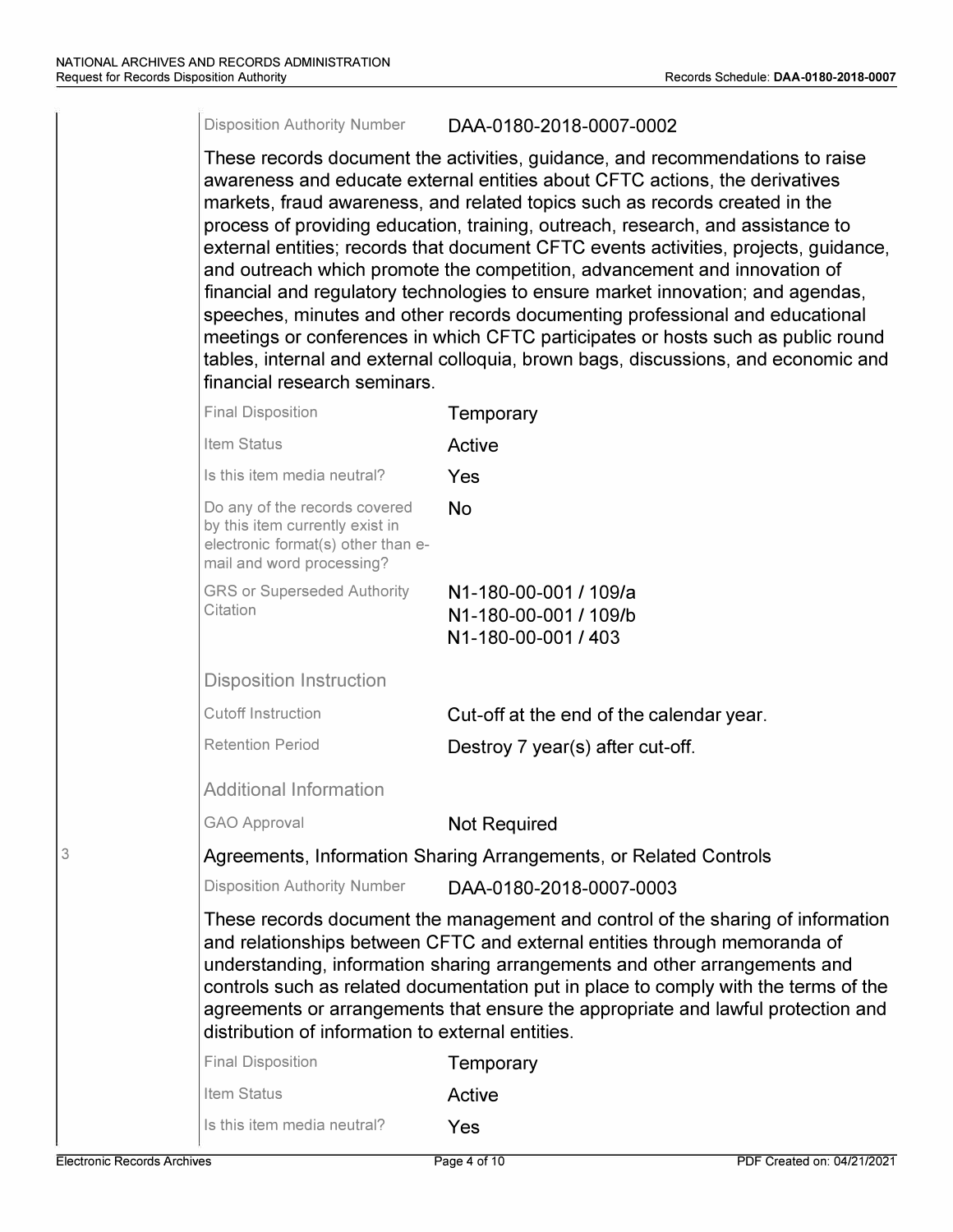|   | Do any of the records covered<br>by this item currently exist in<br>electronic format(s) other than e-<br>mail and word processing? | <b>No</b>                                                                                                                                                                                                                                                                                                                                                                                                                                                                                                       |
|---|-------------------------------------------------------------------------------------------------------------------------------------|-----------------------------------------------------------------------------------------------------------------------------------------------------------------------------------------------------------------------------------------------------------------------------------------------------------------------------------------------------------------------------------------------------------------------------------------------------------------------------------------------------------------|
|   | <b>GRS or Superseded Authority</b><br>Citation                                                                                      | N1-180-00-001 / 313/a<br>N1-180-00-001 / 313/b                                                                                                                                                                                                                                                                                                                                                                                                                                                                  |
|   | <b>Disposition Instruction</b>                                                                                                      |                                                                                                                                                                                                                                                                                                                                                                                                                                                                                                                 |
|   | <b>Retention Period</b>                                                                                                             | Destroy 5 year(s) after completion, termination,<br>expiration, or supersession.                                                                                                                                                                                                                                                                                                                                                                                                                                |
|   | <b>Additional Information</b>                                                                                                       |                                                                                                                                                                                                                                                                                                                                                                                                                                                                                                                 |
|   | <b>GAO Approval</b>                                                                                                                 | <b>Not Required</b>                                                                                                                                                                                                                                                                                                                                                                                                                                                                                             |
|   | <b>International Coordination</b>                                                                                                   |                                                                                                                                                                                                                                                                                                                                                                                                                                                                                                                 |
|   | <b>Disposition Authority Number</b>                                                                                                 | DAA-0180-2018-0007-0004                                                                                                                                                                                                                                                                                                                                                                                                                                                                                         |
|   | coordination and resolution of activities and actions.                                                                              | cooperation and coordination with international authorities. Records in this series<br>are comprised of foreign information requests, technical assistance and related<br>correspondence with individual countries during routine international affairs<br>and coordination activities; agendas, minutes, reports, and related background<br>information created or received during participation in international organizations,<br>forums, and meetings including the indexes and tracking systems that track |
|   | <b>Final Disposition</b>                                                                                                            | Temporary                                                                                                                                                                                                                                                                                                                                                                                                                                                                                                       |
|   | Item Status                                                                                                                         | Active                                                                                                                                                                                                                                                                                                                                                                                                                                                                                                          |
|   | Is this item media neutral?                                                                                                         | Yes                                                                                                                                                                                                                                                                                                                                                                                                                                                                                                             |
|   | Do any of the records covered<br>by this item currently exist in<br>electronic format(s) other than e-<br>mail and word processing? | <b>No</b>                                                                                                                                                                                                                                                                                                                                                                                                                                                                                                       |
|   | <b>Disposition Instruction</b>                                                                                                      |                                                                                                                                                                                                                                                                                                                                                                                                                                                                                                                 |
|   | <b>Cutoff Instruction</b>                                                                                                           | Cut-off at the end of the calendar year.                                                                                                                                                                                                                                                                                                                                                                                                                                                                        |
|   | <b>Retention Period</b>                                                                                                             | Destroy 20 year(s) after cut-off.                                                                                                                                                                                                                                                                                                                                                                                                                                                                               |
|   | <b>Additional Information</b>                                                                                                       |                                                                                                                                                                                                                                                                                                                                                                                                                                                                                                                 |
|   | <b>GAO Approval</b>                                                                                                                 | <b>Not Required</b>                                                                                                                                                                                                                                                                                                                                                                                                                                                                                             |
| 5 |                                                                                                                                     | International Policy and Official Foreign Government Coordination                                                                                                                                                                                                                                                                                                                                                                                                                                               |
|   | <b>Disposition Authority Number</b>                                                                                                 | DAA-0180-2018-0007-0005                                                                                                                                                                                                                                                                                                                                                                                                                                                                                         |
|   |                                                                                                                                     |                                                                                                                                                                                                                                                                                                                                                                                                                                                                                                                 |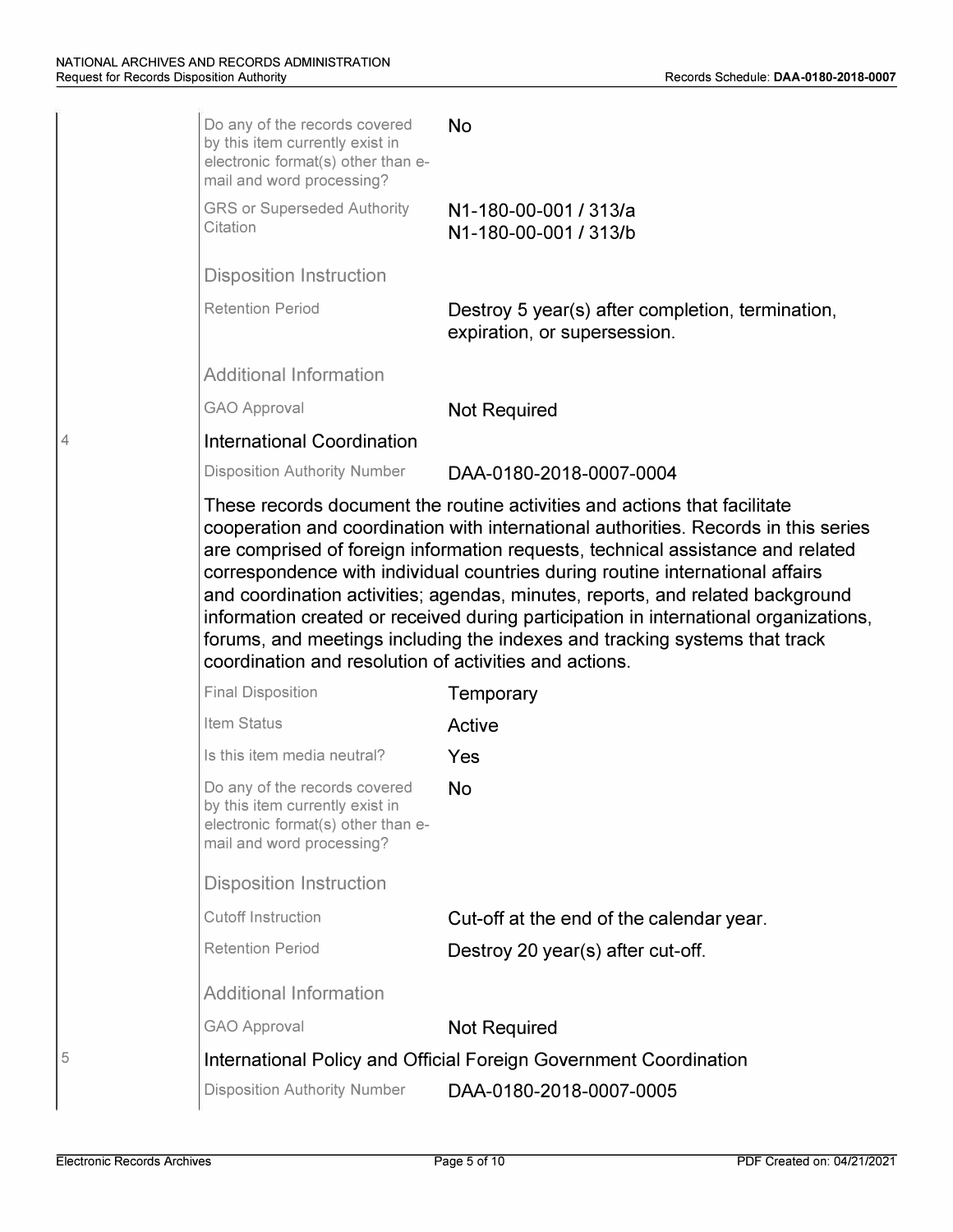These records document the CFTC's participation in and development of international policy and CFTC's international or multilateral and bilateral relations. This series of records documents participation in commissions, or committees sponsored or hosted by the CFTC on substantive policy or programmatic issues or substantial international meetings and discussions in which the Chairman, Commissioners, and their staff participate that directly impact the policy, rules and regulations promulgated by the CFTC and international entities. These records are comprised of any official agendas, minutes, transcripts, recordings, briefing books, summaries, presentations or other methods of documenting official foreign government coordination on international policy development.

| <b>Final Disposition</b>                                                                                                            |                                                                                               | Permanent                       |                            |
|-------------------------------------------------------------------------------------------------------------------------------------|-----------------------------------------------------------------------------------------------|---------------------------------|----------------------------|
| <b>Item Status</b>                                                                                                                  | Active                                                                                        |                                 |                            |
| Is this item media neutral?                                                                                                         | Yes                                                                                           |                                 |                            |
| Do any of the records covered<br>by this item currently exist in<br>electronic format(s) other than e-<br>mail and word processing? | <b>No</b>                                                                                     |                                 |                            |
| <b>Disposition Instruction</b>                                                                                                      |                                                                                               |                                 |                            |
| <b>Cutoff Instruction</b>                                                                                                           | Cut-off at the end of the fiscal year in which the<br>policy, meeting, or event is finalized. |                                 |                            |
| <b>Transfer to the National Archives</b><br>for Accessioning                                                                        | Transfer to the National Archives 20 year(s) after cut-<br>off                                |                                 |                            |
| <b>Additional Information</b>                                                                                                       |                                                                                               |                                 |                            |
| What will be the date span of the<br>initial transfer of records to the<br><b>National Archives?</b>                                |                                                                                               | From 2007 To 2027               |                            |
| How frequently will your agency<br>transfer these records to the<br><b>National Archives?</b>                                       |                                                                                               | Every 20 Years                  |                            |
|                                                                                                                                     |                                                                                               | <b>Estimated Current Volume</b> | <b>Annual Accumulation</b> |
| Electronic/Digital                                                                                                                  |                                                                                               | 152 GB                          | 16.8 GB                    |
| Paper                                                                                                                               |                                                                                               |                                 |                            |
| Microform                                                                                                                           |                                                                                               |                                 |                            |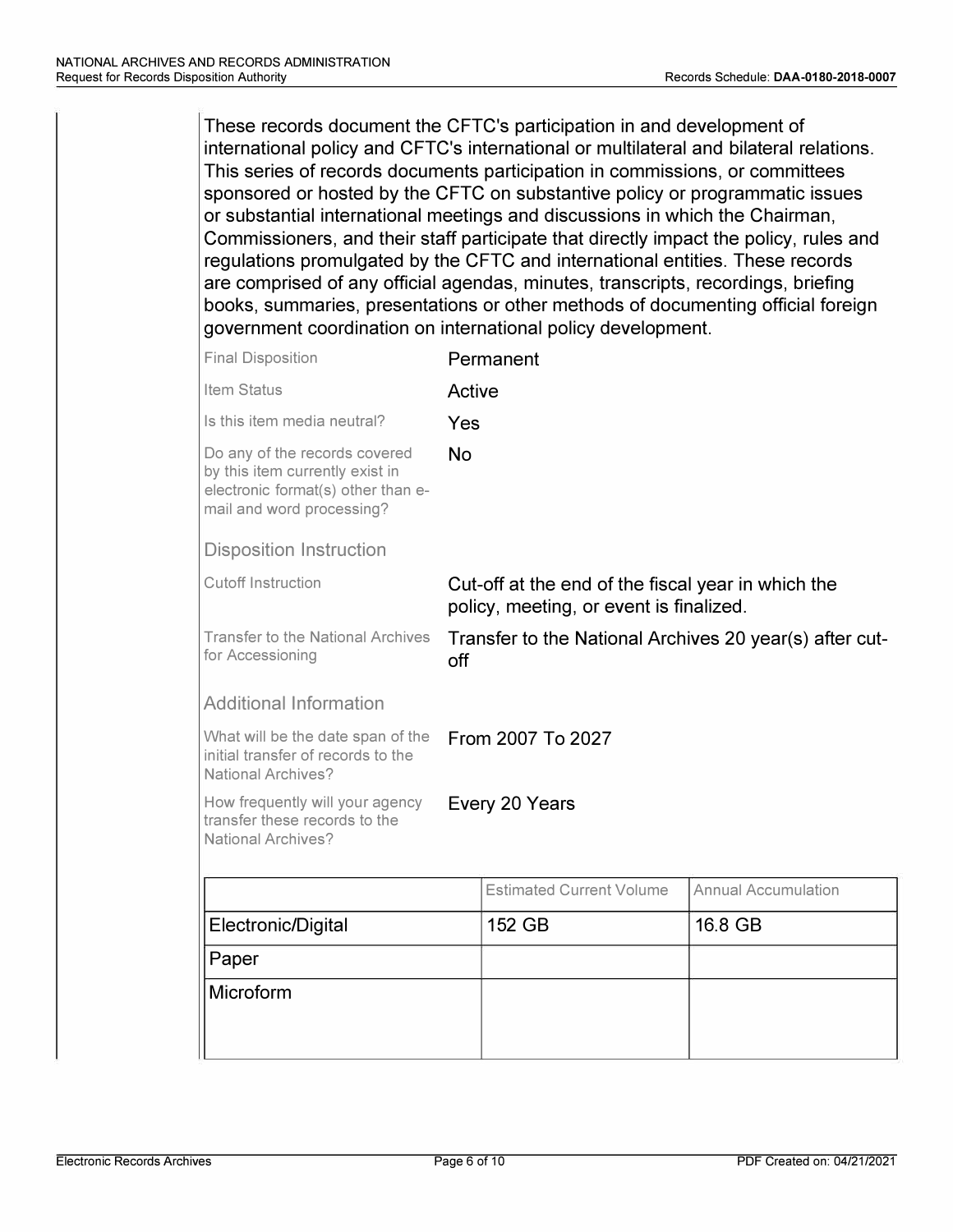6

| <b>Hardcopy or Analog Special</b><br>Media                                                                                          |                                                                                                                                                                                                                                                                                                                                                                                                                      |  |
|-------------------------------------------------------------------------------------------------------------------------------------|----------------------------------------------------------------------------------------------------------------------------------------------------------------------------------------------------------------------------------------------------------------------------------------------------------------------------------------------------------------------------------------------------------------------|--|
| <b>Official Public Statements and Releases</b>                                                                                      |                                                                                                                                                                                                                                                                                                                                                                                                                      |  |
| <b>Disposition Authority Number</b>                                                                                                 | DAA-0180-2018-0007-0006                                                                                                                                                                                                                                                                                                                                                                                              |  |
|                                                                                                                                     | Records are comprised of the final press releases, advisories, reports, speeches,<br>formal publications, and testimony that officially communicate CFTC functions,<br>organization, activities, and procedures to external entities; biographical data and<br>photographs of the Chairperson and Commissioners including the final or official<br>record and supporting materials, correspondence, and transcripts. |  |
| <b>Final Disposition</b>                                                                                                            | Permanent                                                                                                                                                                                                                                                                                                                                                                                                            |  |
| Item Status                                                                                                                         | Active                                                                                                                                                                                                                                                                                                                                                                                                               |  |
| Is this item media neutral?                                                                                                         | Yes                                                                                                                                                                                                                                                                                                                                                                                                                  |  |
| Do any of the records covered<br>by this item currently exist in<br>electronic format(s) other than e-<br>mail and word processing? | Yes                                                                                                                                                                                                                                                                                                                                                                                                                  |  |
| Do any of the records covered<br>by this item exist as structured<br>electronic data?                                               | <b>No</b>                                                                                                                                                                                                                                                                                                                                                                                                            |  |
| <b>GRS or Superseded Authority</b><br>Citation                                                                                      | N1-180-00-001 / 105<br>DAA-0180-2016-0003-0006<br>N1-180-00-001 / 310<br>N1-180-00-001 / 311<br>N1-180-00-001 / 312<br>N1-180-00-001 / 401<br>N1-180-00-001 / 402<br>N1-180-00-001 / 404<br>N1-180-09-003 / 13                                                                                                                                                                                                       |  |
| <b>Disposition Instruction</b>                                                                                                      |                                                                                                                                                                                                                                                                                                                                                                                                                      |  |
| <b>Cutoff Instruction</b>                                                                                                           | Cut-off at the end of the calendar year.                                                                                                                                                                                                                                                                                                                                                                             |  |
| <b>Transfer to the National Archives</b><br>for Accessioning                                                                        | Transfer to the National Archives 15 year(s) after cut-<br>off.                                                                                                                                                                                                                                                                                                                                                      |  |
| <b>Additional Information</b>                                                                                                       |                                                                                                                                                                                                                                                                                                                                                                                                                      |  |
| First year of records accumulation 1975                                                                                             |                                                                                                                                                                                                                                                                                                                                                                                                                      |  |
| What will be the date span of the<br>initial transfer of records to the<br><b>National Archives?</b>                                | From 1975 To 1987                                                                                                                                                                                                                                                                                                                                                                                                    |  |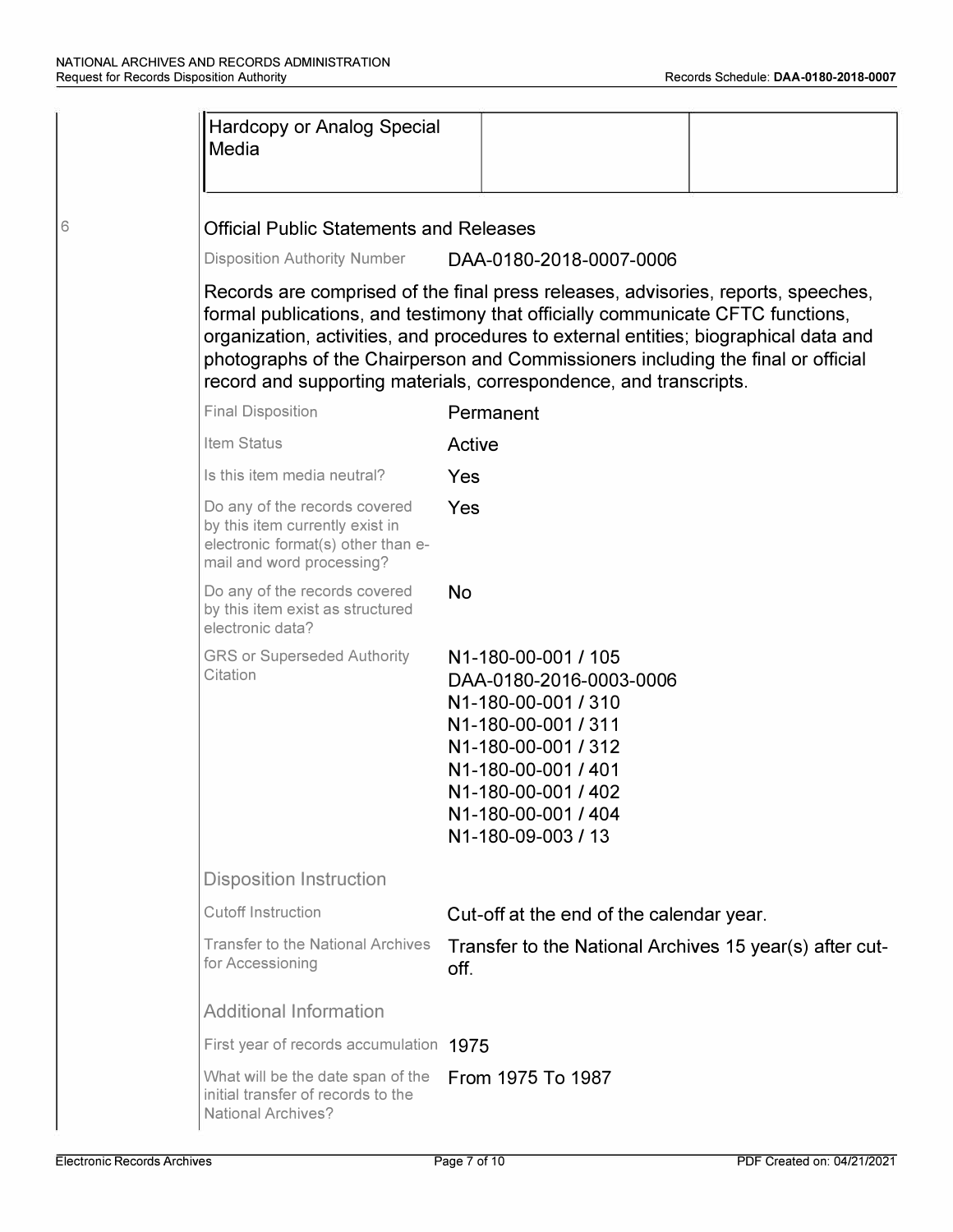How frequently will your agency transfer these records to the National Archives? Electronic/Digital Paper Microform Hardcopy or Analog Special **Media** Unknown Exact process has not been defined. Paper records will be transferred to the National Archives or WNRC before 2022, and the electronic files process to transfer electronic records is still in discussion with relevant Divisions and Offices. Estimated Current Volume | Annual Accumulation 50 MB 1.2 MB 114.5 Cubic feet 2.8 Cubic feet